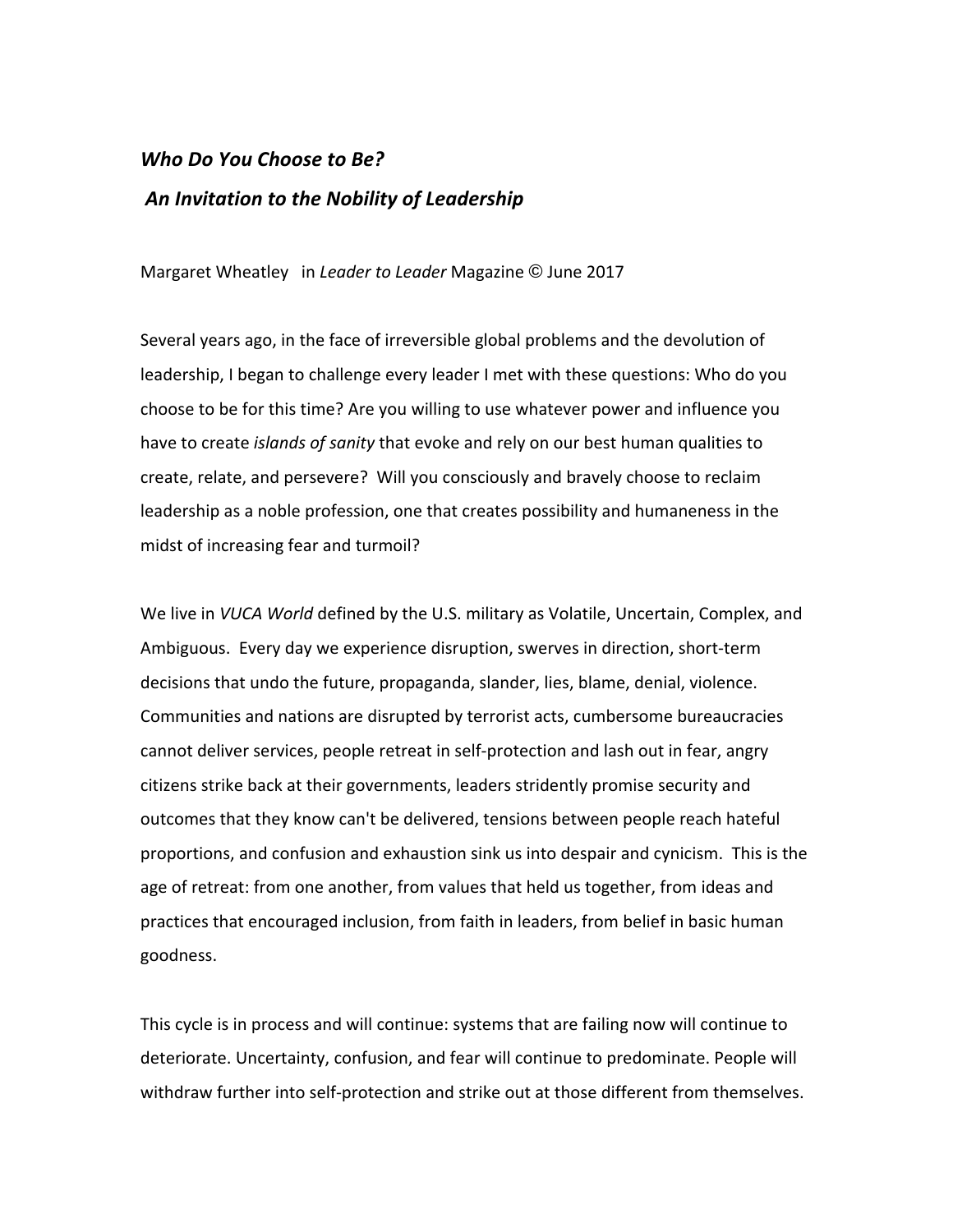Corrupt leaders will intensify their false promises, and people will subjugate themselves to their control.

Probably the greatest sadness, especially among activists, is to recognize that the global problems of this time--poverty, economics, climate change, violence, dehumanization-cannot be solved globally. Even though the solutions have long been available, the conditions for implementation are not: political courage, collaboration across national boundaries, compassion that supersedes self-interest and greed. (These are not only the failings of our specific time in history; they occur in all civilizations at the end of their life cycle.) Pope Francis's 2015 encyclical "On Care for Our Common Home" (*Laudato Si*) was a brilliant systemic analysis of causes and solutions to climate change. But these solutions require a level of cooperation between nation-states, dissolution of the huge egos of those in power, and sacrifice from developed nations that is not happening even though the consequences of self-protection rather than intense cooperation are terrifyingly clear.

This world is depressing to contemplate, but it also is the truth of where we are. As leaders, we have a choice. We can courageously and willingly step forward to serve, or we can withdraw into denial and self-protection. We can be *Warriors for the Human Spirit*, leaders willing to defend and support people, leaders who remember and value what humans are capable of creating together. We need to turn our attention away from issues beyond our control and work with the people around us who are yearning for good leadership. We need to engage them in work that is within reach, that matters to them. We need to use our influence and power to create *islands of sanity* in the midst of this destructive sea. We can use our sphere of influence, however large or small, to do as Theodore Roosevelt enjoined us: "Do what you can, with what you have, where you are."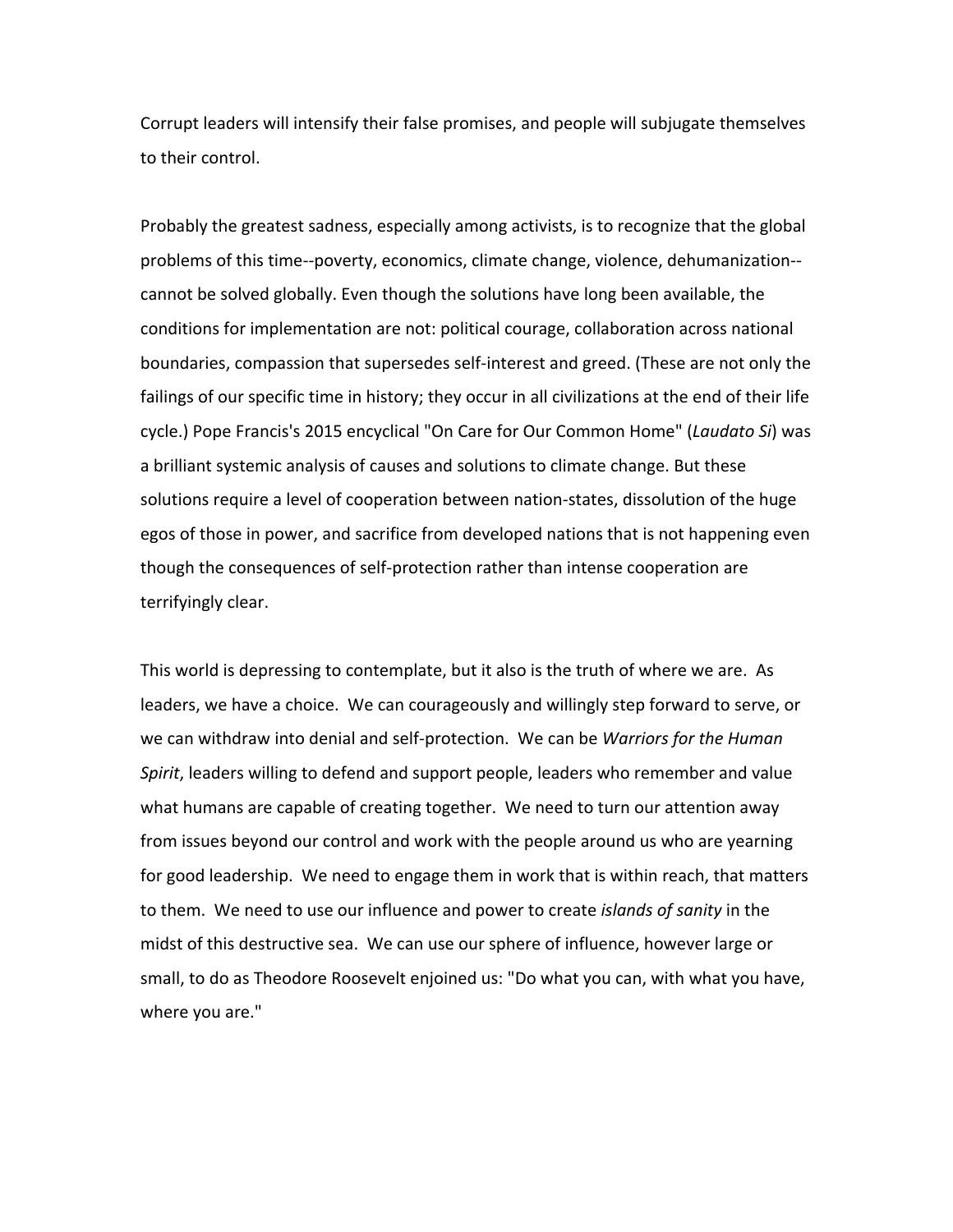#### Leadership on an Island of Sanity

I know it is possible for leaders to use their power and influence, their insight and compassion, to lead people back to an understanding of who we are as human beings, to create the conditions for our basic human qualities of generosity, contribution, community, and love to be evoked no matter what. I know it is possible to experience grace and joy in the midst of tragedy and loss. I know it is possible to create islands of sanity in the midst of wildly disruptive seas. I know it is possible because I have worked with leaders over many years in places that knew chaos and breakdown long before this moment. These extraordinary leaders, with great effort, dedication and personal sacrifice, created islands of sanity where good work still got done and where people enjoyed healthy relationships in the midst of chaotic conditions, fierce opposition, heart-breaking defeats, lack of support, isolation, loneliness, and slander.

And I have studied enough history to know that such leaders always arise when they are most needed. Now it's our turn.

An island of sanity can be a literally bounded group, such as a team, function, or community. It can also be an interior space bounded by our integrity: we know who we are, what we value, and what we stand for.

Sanity is in treating people, as the great activist Grace Lee Boggs said, as human human beings. (The technical name for our species has another double descriptor: *Homo* sapiens sapiens. Seems we need the reminder.) Humans being human are wonderfully talented. Generally, people are internally motivated when they believe in what they're doing. We are naturally creative when we want to contribute. All people want to belong and feel part of a community. And we want our children to be safe and healthy. It is for these reasons that high engagement leadership works so well: it engages people for a cause they care about, and relies on their hearts and minds to find ways forward to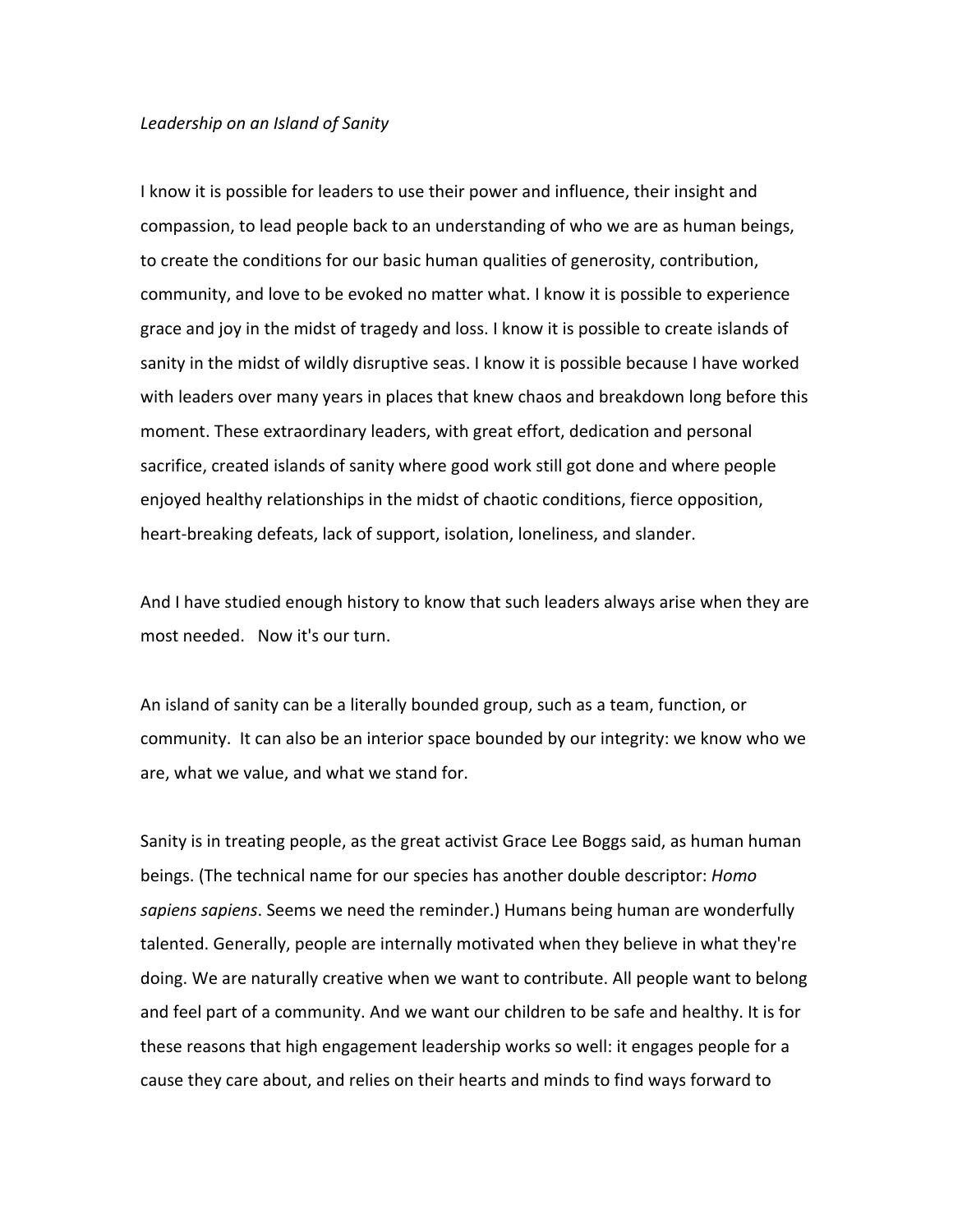solving their own problems. This is the dynamic of self-organization, life's wondrous process for creating order without control. People determine their activities and responses from a clear, coherent sense of who the organization is, what it values, and what it's intent on accomplishing.

Even as destructive dynamics tear us apart and take over our culture, we still have life's creative and order-seeking dynamics available to us. We are living systems and we need to take advantage of this! Living systems are open systems; they partner with their environments, exchanging information and resources, processing that information, and then self-determining how best to respond in sensible and sustainable ways. It is this awareness and responsiveness to change that gives living systems their life force. Instead of wearing down as machines and closed systems do, they stay vibrant and adaptive, avoiding rigidity and death.

The work of sane leaders is to ensure that the organization, community or team stays open to information and uses that information to make realistic and intelligent responses. In our cyber speed lives, people can't help but hunker down as the only means to get through endless tasks and demands. But the busier we are, the more we close down to everything else going on, thus assuring our future demise. One result is obvious in our rapid fire approach to solving problems that succeed only in creating more problems. Eric Sevareid, a famed newscaster, commented that "the cause of problems is solutions."

As we speed up everything, we can't help but descend into orthodoxy and certainty. We do what we've always done, using the same perceptual lenses, unable to notice what the environment now demands, what new information is of importance, uninterested in the impact we create through our short-sighted, frantic decisions.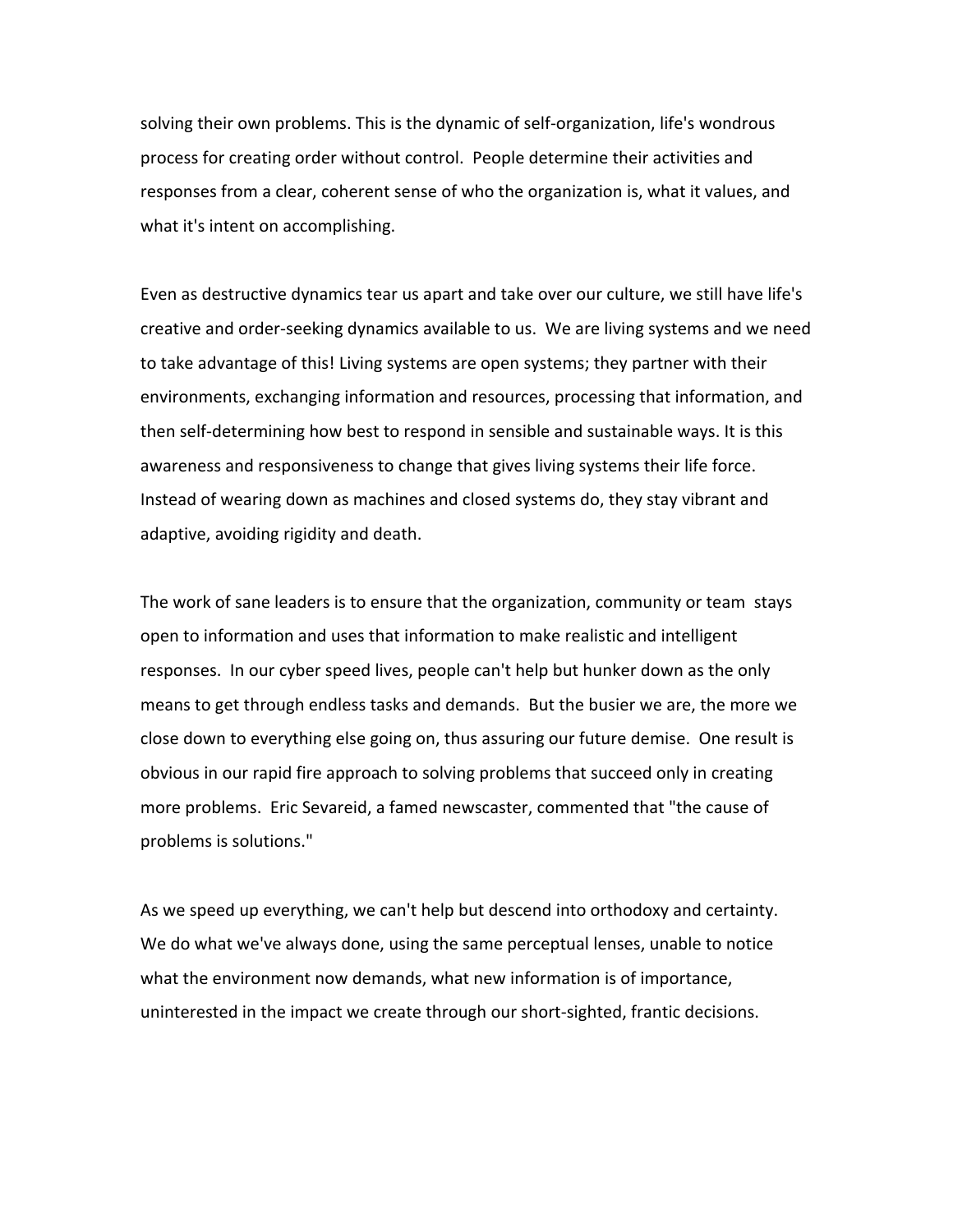This is where good leadership is needed. Leaders must reclaim the very thing our culture has so casually given away: Time to think together and learn from our experiences. Without question, this is the most critical act of leadership. It is how we restore sanity and possibility to our work within our sphere of influence. It is how we work with the dynamics of living systems and use our intelligence in life-preserving ways as all other species do.

*What is sane leadership?* It is the unshakable faith in people's capacity to be generous, creative and kind. It is the commitment to create the conditions for these capacities to blossom, protected from the external environment. It is the deep knowing that, even in the most dire circumstances, more becomes possible as people engage together with compassion and discernment, self-determining their best way forward.

## *Questions for Opening to the Environment*

Here are questions that are guaranteed to engender excellent conversations and critical insights. These questions require time. If you feel powerless to create time to think, stop reading now. You're too busy anyway. But if you want to create health and possibility, if you are seeking to empower staff, to raise the level of intelligence available for decisions, and to create a true sense that "we're all in this together," then please read on.

These questions are intended to open us to the information we've ignored, overlooked, or just been too busy to notice. As you and colleagues answer them, think in terms of trend lines. How would you have answered these a few years ago in contrast to how you answer them now?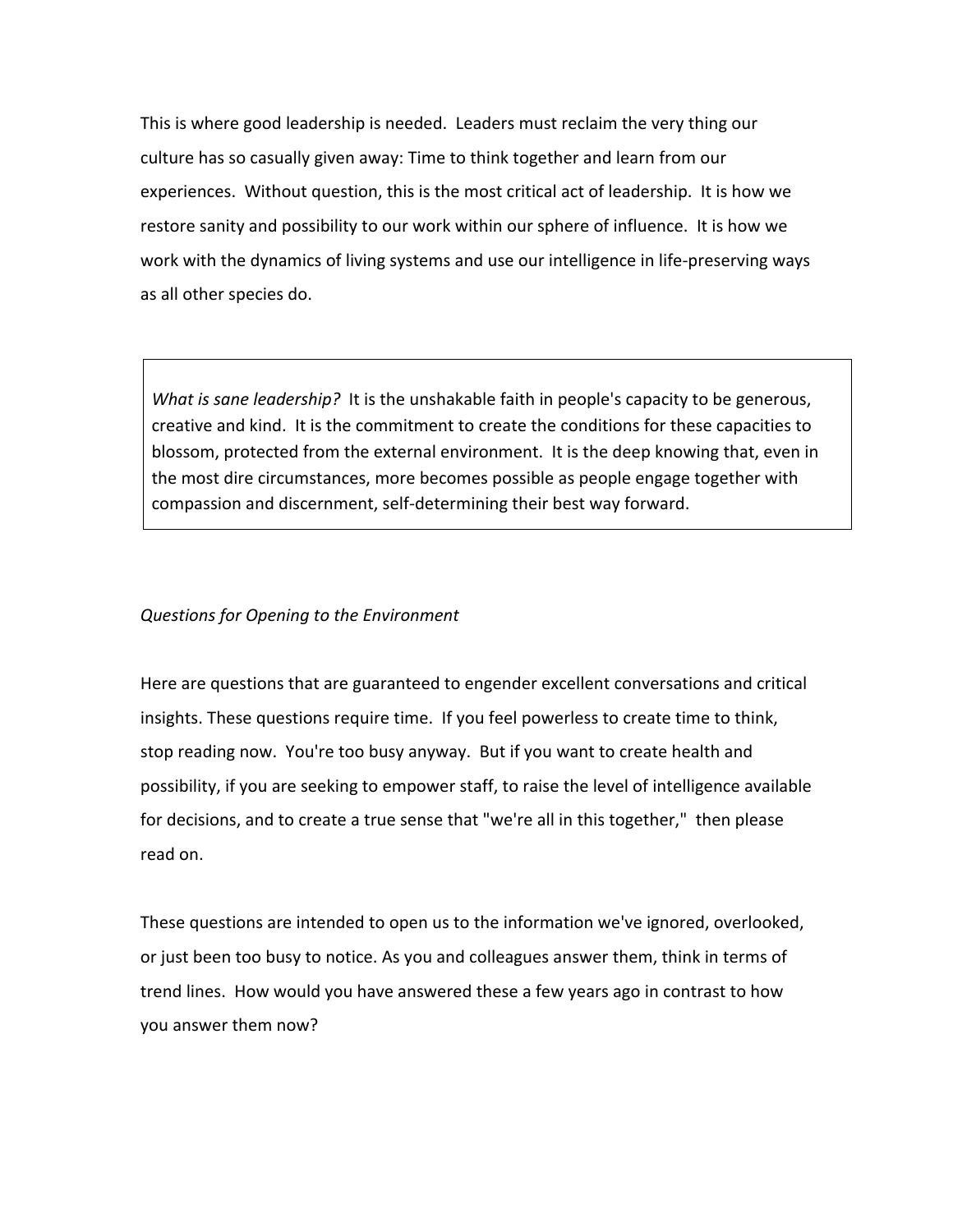*Quality of relationships*: From a few years ago to now and looking ahead a few years, how are people relating to each other? Has trust increased or declined? Are people more self-protective or less so? Are we more willing to be there for one another, to go the extra mile, or not? What's the evidence for any of our answers?

*Fear versus love:* Many believe, myself included, that these are two ends of the spectrum of human emotions. Consider where you see examples of each. Also look for patterns: which reaction, fear or love, is more likely in specific situations or with specific issues? Are either of these emotions coming to dominate as time goes on? In your leadership, what role does fear play? Are you becoming more fearful? Are you using fear to motivate people?

*Quality of thinking*: How difficult is it to find time to think, personally and with others? How would you assess the level of learning in the organization? Are you applying what you've learned? Is long-term thinking still happening (in conversations, decision making, planning)? Do you consider the future? Has it made an impact?

*Willingness to contribute:* What invitations to contribute have you extended and why? How have people responded? Ongoing, what are your expectations for people being willing to step forward? Are those higher or lower than a few years ago?

*The role of money:* How big an influence, as a percentage of other criteria, do financial issues have on decisions? Has money become a motivator for you? For staff? Has selfishness replaced service? What's your evidence?

## *Crisis management:*

Any incident is an extraordinary opportunity for learning, not only relevant to the incident, but also about the organization's culture. What do you do when something goes wrong? Do leaders retreat or gather people together? How well did people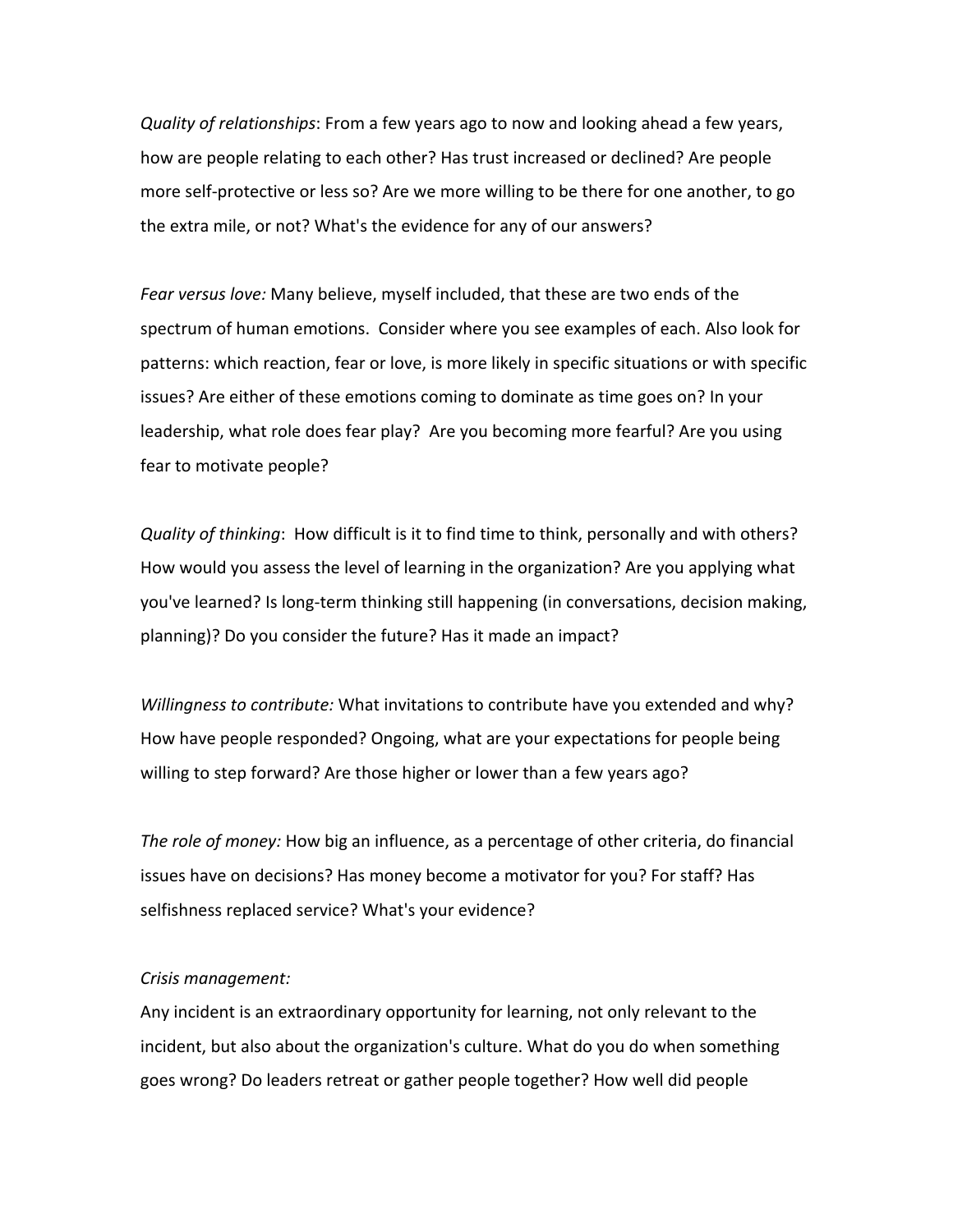communicate during the crisis? Where did trust or distrust factor in? Were your values evident in behaviors and the choices you made?

### *Leaders Who Persevere No Matter What*

I have worked with extraordinary leaders for more than forty years and been richly blessed by what I've learned from them. These leaders have created enlivened places that resist the disorder happening around them by using their hearts and minds well and by relying on the strength of their community. Every single one of them is grounded in an ethic that puts people at the center of all decisions and actions. Their unshakable faith in human capacity is continually rewarded by acts of creativity, generosity, and compassion from those they lead.

In the tragedies of the refugee crisis, in the complexities of a broken healthcare system, in communities torn apart by fear and hatred, in exhausted professionals who find a new way to serve—everywhere there are communities, programs, and organizations that are learning, adapting, and creating effective islands of sanity that are making a true and positive contribution. But it is important to keep their work in perspective even as we are inspired by their leadership.

These leaders cannot prevent the unraveling of our global civilization and that is not their ambition. They know they can make a profound difference locally, in the lives of people in their communities and organizations.

They also know that their successful initiatives that took such dedication and endurance to create are vulnerable to the destructive politics and behaviors too familiar in today's culture. At any moment, they or their programs may be swept away or severely hampered by thoughtless or venal political decisions. There are no assurances they will